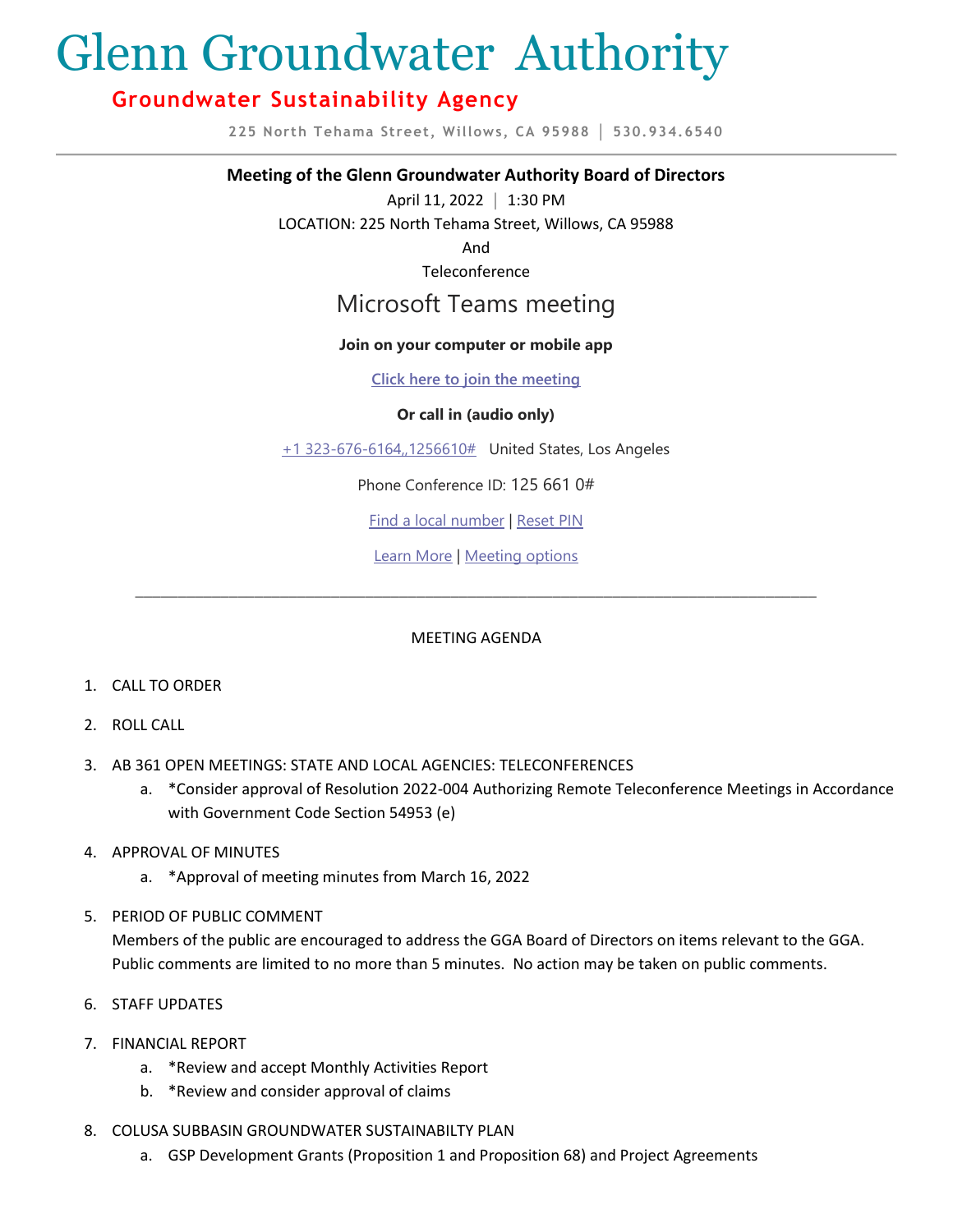- b. Groundwater Sustainability Plan Implementation
- c. Well Monitoring Pilot Program
	- i. \*Approve selection of Well Monitoring Pilot Program Round 2 sites
	- ii. \*Authorize Chairman to execute Well Monitoring Pilot Program Round 2 Landowner Agreements for well sites within the GGA area
- 9. \*APPROVE AGREEMENT 1178.03 AMENDMENT 3 COLUSA SUBBASIN GROUNDWATER SUSTAINABILITY PLAN WITH DAVIDS ENGINEERING, INC. PENDING LEGAL REVIEW
- 10. \*DISCUSSION ON EXECUTIVE ORDER N-7-22 AND CONSIDER APPROVING WELL PERMIT ACKNOWLEDGMENT RESPONSE
- 11. \*WATER WELL DRILLING PERMITS AND STANDARDS AD HOC COMMITTEE RECOMMENDATION ON COMMENTS TO GLENN COUNTY RELATING TO DRAFT WATER WELL DRILLING PERMITS AND STANDARDS

## 12. DISCUSSION ON STAFFING

- 13. COMMITTEE UPDATES
	- a. 2022/2023 Budget Ad Hoc Committee
	- b. Executive Committee
		- i. CGA/GGA Joint Executive Committee
	- c. Multi-Benefit Recharge Pilot Project Ad Hoc Committee
	- d. Recharge Pilot Project Ad Hoc Committee
	- e. Technical Advisory Committee
	- f. Water Well Drilling Permits and Standards Ad Hoc Committee

#### 14. CLOSED SESSION

Gov't Code §54956.9 – Conference with Legal Counsel – Anticipated or significant exposure to litigation regarding tax refund claims and challenges to previously adopted property related fees.

15. CLOSED SESSION

Gov't Code §54956.9 – Conference with Legal Counsel – Existing Litigation Aqualliance, California Water Impact Network, and California Sportfishing Alliance vs. Colusa Groundwater Authority, Glenn Groundwater Authority Colusa County Superior Court - Case Number CV24584

#### 16. REPORT OUT FROM CLOSED SESSION

#### 17. MEMBER REPORTS AND COMMENTS

- 18. NEXT MEETING
- 19. ADJOURN

#### \*Indicates Action Item

A complete agenda packet, including back-up information, is available for public inspection during normal work hours at 225 North Tehama Street, Willows, CA 95988. After posting of this Meeting Agenda, the public may request copies of support information for public agenda items listed.

In compliance with the Americans with Disabilities Act, The Glenn Groundwater Authority will make available to persons with a disability disabilityrelated modification or accommodations. Notification two days prior to the meeting will enable the Glenn Groundwater Authority to make